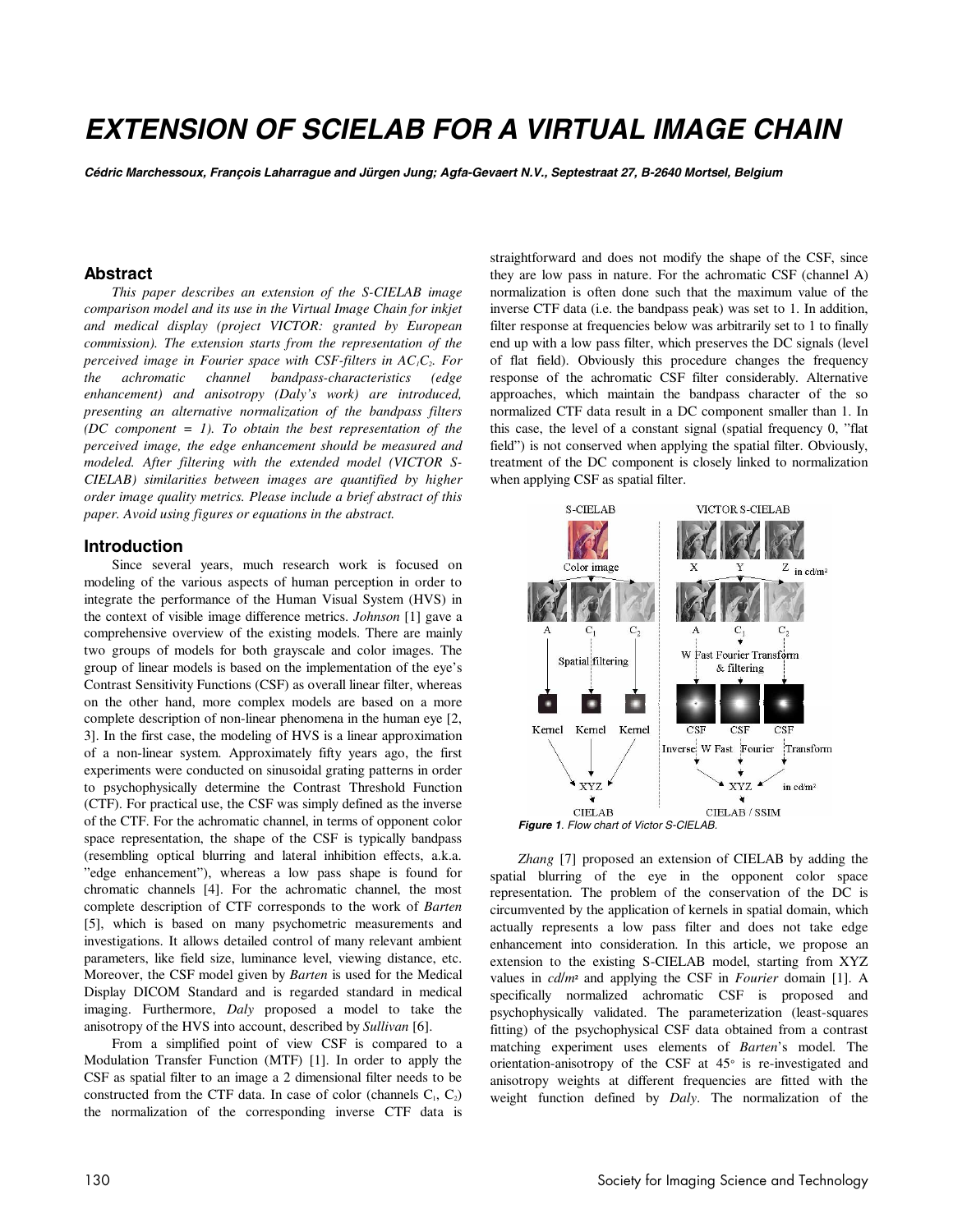chromatic CSF is not discussed here, since their shape is low-pass. Color anisotropic effects reported for isoluminant color gratings of rather saturated colors (as opposed to chromatic gratings crossing neutral) are not considered [8]. Chromatic CSF's used in the proposed extension of S-CIELAB are taken from *Johnson* [1]. The purpose of this work is to come up with a still "simple" but more complete linear HVS model that can be used as perceived filter in the context of a virtual image chain [9, 10] simulation for imaging systems (project VICTOR).

#### **Methods**

Input data for the model are radiometric images in terms of intensities (*cd*/*m*²) represented in the *XYZ* color space.

#### **Opponent color space representation**

XYZ intensity is converted into the opponent color space representation [11] (one achromatic channel *A* and two chromatic channels *C*1 and *C*2) (cf. equation 1).

$$
\begin{vmatrix} A \\ C_1 \\ C_2 \end{vmatrix} = \begin{vmatrix} 0.279 & 0.720 & -0.107 \\ -0.449 & 0.290 & -0.077 \\ 0.086 & -0.590 & 0.501 \end{vmatrix} \cdot \begin{vmatrix} X \\ Y \\ Z \end{vmatrix}
$$
 (1)

## **Contrast Sensitivity Functions**  *Achromatic channel*

The goal of this study is to estimate a normalized achromatic CSF. One of the standard methods is determination of CTF (at threshold level) from a single stimulus test and then to use the inverse data for the CSF with the problem of subsequent normalization as explained before. On the other hand, normalization of CSF can be more directly addressed in a contrast matching experiment.

#### *Protocol of the study by matching*

The first study by matching was described by *Georgeson* [12], who describes the protocol of such a two-stimuli test, in which two patches associated to different frequencies of sinusoidal gratings are presented to an observer as illustrated in figure 2. One of the patches, the reference patch, is kept constant (wrt. contrast and frequency) throughout each test session. The second one represents the test patch with the same or a higher spatial frequency of the grating as compared to the reference patch. Starting from low contrast levels, the contrast of the test patch is increased continuously during a session until the observer judges the contrast of the two patches identical. Once the tested patch matches the reference patch, the session for the given frequency is over. Number of (repetitive) sessions covering a range of frequencies of the test pattern are run for several observers. The result of this experiment provides two contrast values, the contrast level of the reference frequency pattern and the psychophysically measured contrast of the test frequency pattern. The reference frequency is the lowest frequency used in the experiment and serves as approximation of the DC component. Then, the ratio between the two contrasts corresponds to the contrast sensitivity for the tested frequency. If the contrast matched for the test frequency is lower than that of the reference frequency, an "amplification" of contrast perception is observed, which corresponds to "edge enhancement". In the other case, a signal degradation is observed which

corresponds to blurring (filtering). Contrast is measured according to *Michelson* (*contrast* =  $(L_{max}-L_{min})/(L_{max}+L_{min})$ ).

For the contrast matching experiment a psychophysical test room is set-up according to the corresponding international standards (ISO 3664−2000, ITU *BT*.500−11), validated by a reference center (Poitiers University, France, [13]). One innovate feature of this implementation is a modular "box-in-a-room" design (3x2x2 meters). The panels have a neutral grey color with 20 % refletance.



**Figure 2**. Left: principle of contrast matching: the patch with frequency remains at fixed contrast, whereas the contrast of the patch with frequency 2 continuously increased until contrast match is observed; right: example.

The room is indirectly illuminated by fluorescent tubes with a correlated color temperature of 5000 K. The monitor is a LaCIE CRT-22 inches with a resolution of 1600x1200. The monitor's white color temperature is set to D50 with a maximum intensity of 77 *cd*/*m*². With the monitor switched off the amount of light diffusely entering the eye due to the indirect illumination is 3 *cd*/*m*². Stimuli have been constructed according to the following constraints: stimuli are gamma corrected according to the monitor; the total angular size of one patch equals to 6.5 degree; a safe viewing distance of 1.5 meters was chosen to work with high frequencies; the highest frequency of the stimuli is given by the required minimum of 10 pixels per sinusoidal cycle; the lowest frequency is determined by the requirement of at least two cycles in the field of view (6.5 degree) since the CSF does depend of the number of cycles [5]. To avoid artifact as results of any edges in the stimuli, the sinusoidal gratings were modulated by a 2 dimensional filter (*Butterworth*). The test frequencies were selected in a prestudy [13], which has shown that high frequencies (above 9 cpd) were already difficult to judge in this matching experiment. Therefore, a range of ten frequencies was chosen (0.42 to 8.7 cpd), allowing fast tests (ca. 10 min for all frequencies) for the comfort of the observer. The number of observers involved is 8 (4 experts and 4 non-experts). The general course of each experiment is to increase the contrast of the test patch for a given frequency in steps of 0.01 per second, until the observer judged them to match. At this low speed of contrast change, temporal effects on the CSF are negligible.

**Vertical study:** The two-stimuli-contrast-matching-method is used to measure the "vertical" CSF, which means that both of the two gratings in reference and test patch, respectively, are oriented vertically. The experiments were repeated for three different levels of contrast of the reference patch, namely 1, 0.7, 0.5, in order to obtain a supra-threshold CSF.

**Horizontal study:** The CSF is known to be the same when measured on either vertical or horizontal gratings. This study is performed in order to double-check the reported lack of orientation dependency for vertical and horizontal gratings. The grating at reference frequency is kept in vertical orientation, whereas the grating of the test frequency is presented "horizontally", i.e. rotated by 90 °.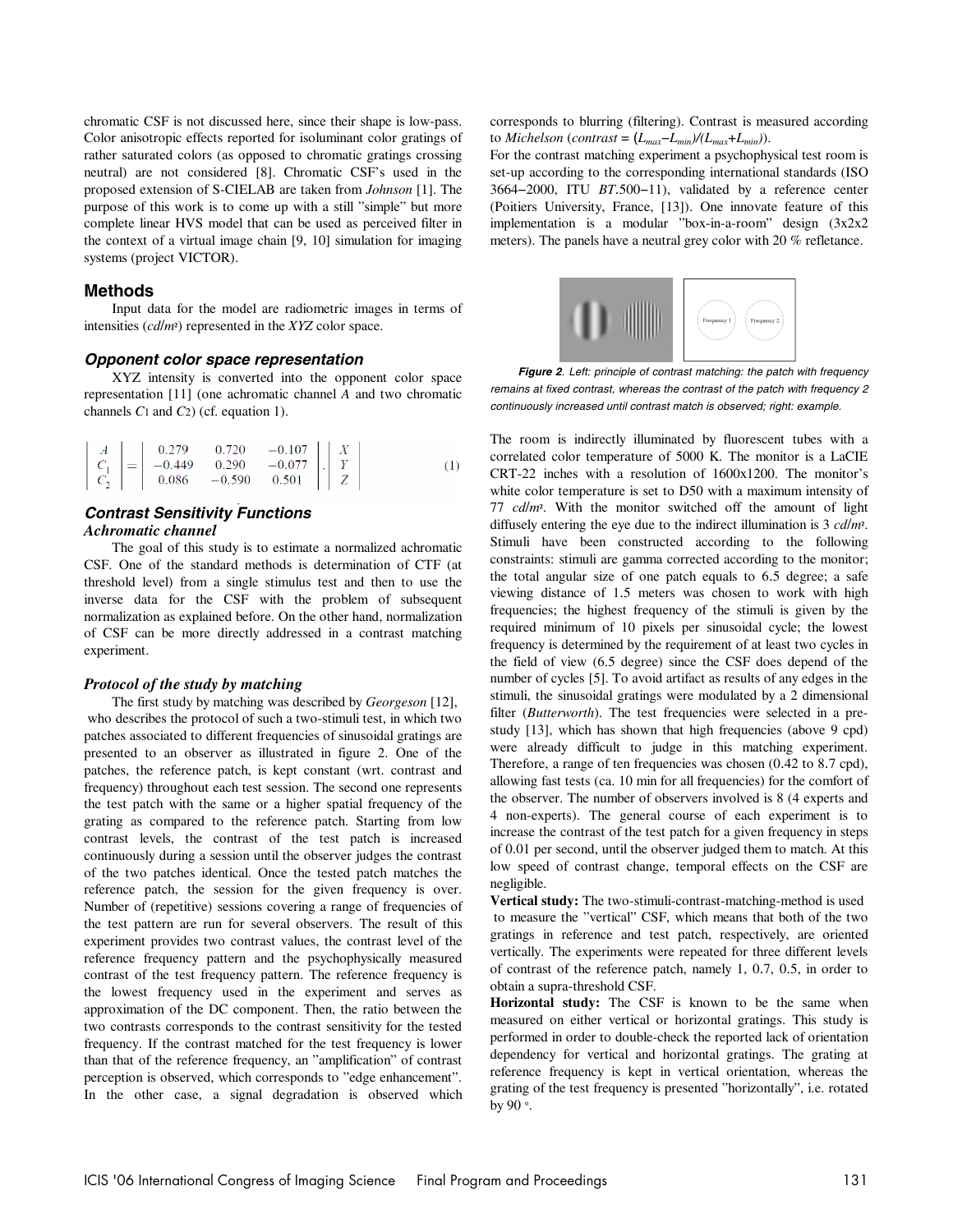**Study at 45**°**:** As for the horizontal study, the goal of this study is to determine the anisotropy of the CSF. Indeed, the sensitivity to contrast is known to decrease when looking at gratings with a diagonal orientation. Thus, the reference grating stays vertical, and the tested frequency is rotated to 45°.

#### **Image difference metrics: DCIE2000 and SSIM**

Two metrics for image comparison are explored. The first one is ∆CIE2000 recommended by CIE [11], which is a pixel by pixel comparison of colors expressed in L\*a\*b\*. In addition, the structure similarity metric SSIM[14, 15] is used, which determines similarity between two images in terms of achromatic luminance, contrast and structure.

# **Results**

#### **Achromatic channel**

Results of the studies on the achromatic channel are summarized in figure 3.

**Vertical study:** Figure 3*a* shows measured CSF from the two stimuli matching experiment with a reference contrast of 0.7, which is based on pooled data of 8 observers in up to 3 repetitive sessions. CSF results at different supra-threshold contrast levels of the reference patch (1.0, 0.7, 0.5) based on 2 observers are presented in figure 3*b*. In addition, a normalized plot of the *Barten* model for the viewing conditions of the test protocol (Luminance, stimulus size, viewing distance. . . ) is given, which marks the CSF at threshold level. Normalization is based on lowest frequency in the experiment (*f*0=0.4 *cy*/*deg*), which was arbitrarily chosen to represent the DC component. Frequencies below are omitted.

**Horizontal and 45**° **study:** Figure 3*c* represents the result from both orientation studies, namely the ratio of matched contrast of horizontal and 45° oriented gratings vs. contrast of vertical reference. Two observers performed the horizontal study, the study on diagonal gratings with 8 observers. Detailed results of the 8 observers in the "diagonal study" are presented in figure 3-*d*). For the vertical-horizontal study, a practically constant ratio of 1 is found, which confirms the same contrast sensitivity of the HVS in vertical and horizontal direction. For the vertical-diagonal study, a decrease of the ratio is observed at higher frequencies, which corresponds to a loss in contrast sensitivity. These data correspond to the anisotropy of the CSF at 45° as described by *Daly*. Figure 3*e*  represents a crosscheck study for 1 observer. One curve represents the result of a two stimuli contrast matching experiment with both patches under diagonal orientation (45°/45°). The other curve is derived from the ratio of the vertical-diagonal study, which for each frequency is applied as factor to the results of the vertical-vertical study. The two results are consistent (Mean Squared Error (MSE) of  $0.7 \%$ ).

## **Model of normalized achromatic CSF**  *CSF model inspired from Barten*

The experimental CSF at reference contrast of 0.7 is fitted with a function inspired by the model of *Barten*. By omitting noise contributions, two terms are conserved: the optical MTF (filtering of the high frequencies) and the lateral inhibition (edge enhancement) (cf equations 2 and 3. Figure 3-*a* shows the result of the fit with the following parameters: *A*=0.0131, *B*=0.376 and *C*=0.768). MSE is 0.02 %.

$$
CSF_{Achromatic}(u) = MTF_{optical}(u) . M_{LateralInhibition}(u)
$$
 (2)

$$
CSF_{Achromatic}(u) = e^{-\pi^2 \cdot A^2 \cdot u^2} \cdot (B \cdot (1 - e^{-\left(\frac{u}{C}\right)^2}) + 1)
$$
 (3)

#### *Daly's model for the anisotropy*

A fitting of the experimental ratio (8 pooled observers) with the formula from *Sullivan/Daly* [6] (cf. equation 4) results in a ratio value (*w*) of 0.72, reproducing the value 0.70 found by *Daly*.

$$
\overline{u}_{xy} = \frac{u_{xy}}{\frac{1-w}{2}\cos(4\theta_{xy}) + \frac{1+w}{2}}; \quad \theta_{xy} = \arctan(\frac{dy}{u_x})
$$
(4)

#### *Chromatic channels*

The CSF's used for chromatic channels in this extension of the S-CIELAB model are taken from *Johnson* [1] as given in equation 5, and with the following parameters for the red/green channel  $(a_1 =$ 109.1413, *b*<sub>1</sub> = 0.00038, *c*<sub>1</sub> = 3.42436, *a*<sub>2</sub> = 93.59711, *b*<sub>2</sub> = 0.00367,  $c_2 = 2.16771$ ) and the yellow/blue channel ( $a_1 = 7.032845$ ,  $b_1 =$ 0.000004,  $c_1 = 4.258205$ ,  $a_2 = 40.69095$ ,  $b_2 = 0.103909$ ,  $c_2 =$ 1.648658). CSF of equation 5 presents noticeable differences of the curves between the two channels as shown in figure 4. Other color CSF data reported in literature show less pronounced differences between  $C_1$  and  $C_2$ .

$$
CSF_{C_1,C_2}(u) = a_1 \cdot e^{-b_1 \cdot u^{c_1}} + a_2 \cdot e^{-b_2 \cdot u^{c_2}}
$$
\n<sup>(5)</sup>

#### **Specifications to the user**

A specific optimized discrete fast *Fourier* transform [16] is used without limitation of image resolution to the power of two or to square resolution. For the filtering in *Fourier* domain, equations 5 and 3 of chromatic and achromatic CSF (reference contrast=0.7) are used to implement a 2 dimensional filters based on a simple rotation, taking into account the *Euclidian* distance of frequencies. The maximum available frequency is limited to  $f_{max} = 1/2$ .*ElementSize* according to the *Nyquist-Shannon* theorem. For the anisotropy of the achromatic channel, equation 4 is used with *w*=0.72. In the VICTOR platform [17], a specific image data format with float values is used to avoiding clipping issues when applying the achromatic CSF with edge enhancement (values upper than the maximum=2*NumberOf Bit* − 1).

#### **Example**

A test image with synthetic disks from a virtual X-ray system simulation (VICTOR) [10] is taken as example illustrating the effects of edge enhancement and anisotropy. The input image (figure 5*a*) represents the virtual display of a simulated radiograph in terms of XYZ intensity. This image is then filtered by the original S-CIELAB model and with the extended version proposed here, either having edge enhancement or anisotropy activated. Figures 5*c*  and 5*d* represent maps of absolute differences between original S-CIELAB filtered and extended S-CIELAB (VICTOR) filtered images, with only edge enhancement activated. Differences are translated into gray values, with white referring to "no differences" and black "large differences". In the magnified view of figure 5*d*, the edge enhancement effect is clearly seen. Figure 5*b* shows the analogous comparison of anisotropy switched on/off in the extended SCIELAB model.